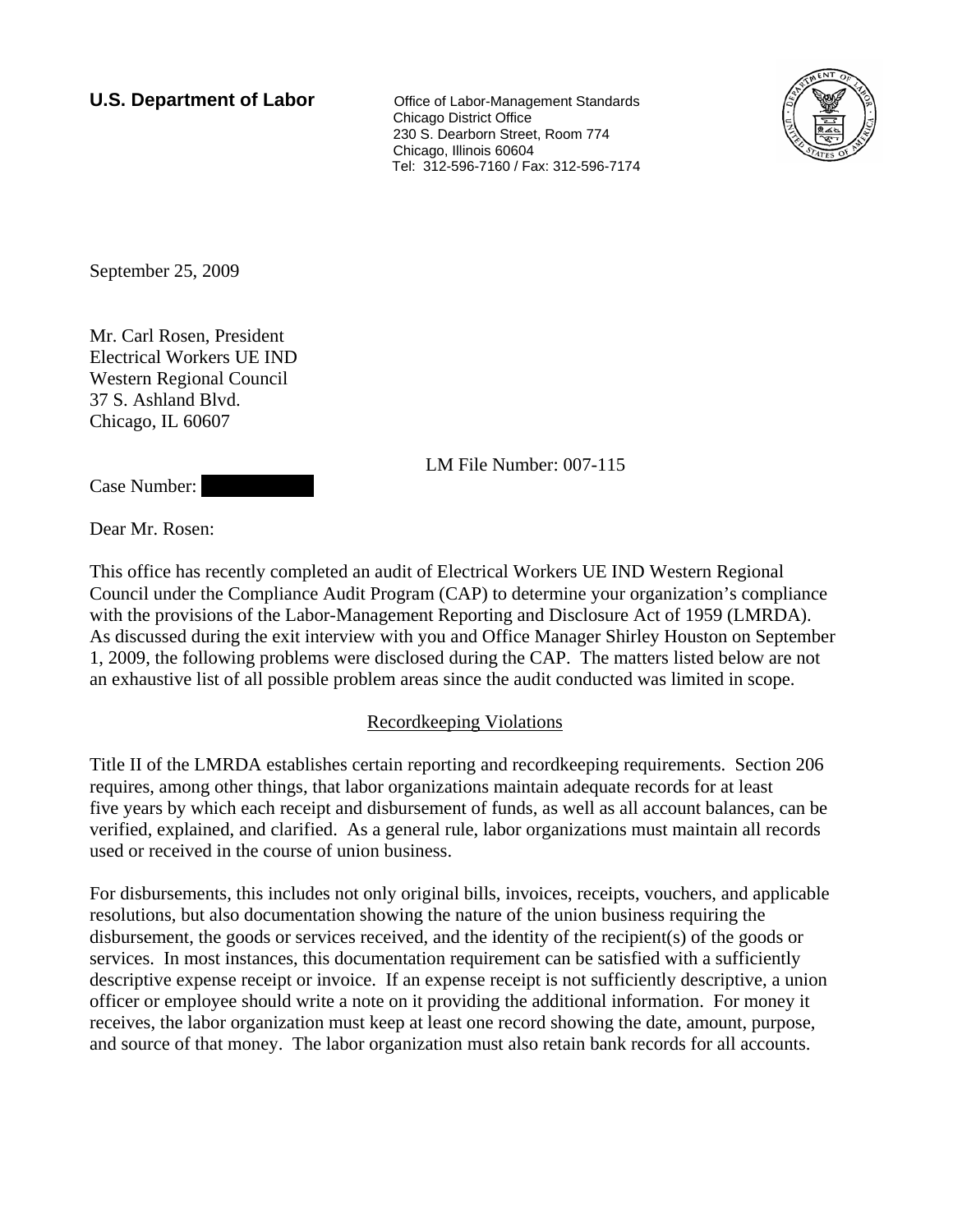The audit of the Electrical Workers UE IND Western Regional Council's (the WRC) 2008 records revealed the following recordkeeping violations:

1. General Reimbursed Expenses

The WRC did not retain adequate documentation for reimbursed expenses incurred by Electrical Workers UE IND (UE) Local 1421's regional council meeting attendees totaling at least \$808.16. The president and treasurer (or corresponding principal officers) of your union, who are required to sign your union's LM report, are responsible for properly maintaining union records.

2. Lack of Authorization for Benefits and Payment of Service Fees

The WRC did not maintain records to verify that the dental insurance disbursements reported in Schedule 20 (Benefits) of the LM-2 were in the authorized amount and therefore correctly reported. The union must keep a record, such as meeting minutes, to show the current salary and benefits authorized by the entity or individual in the union with the authority to establish them. In particular, the audit revealed that while the "UE Western Region Financial Practices" authorize individual dental insurance for the WRC's office manager, the union was also purchasing coverage for a dependent at \$2.50 more per month than the cost of individual insurance coverage.

Authorization for payment to the office manager of service fees collected as part of the WRCadministered health insurance program was likewise not documented.

3. Failure to Record Receipts

The WRC did not record in all of its receipts records some of the money received in connection with hall rentals, namely, security deposits and fees passed on to a third party for event security and custodial services. The total of deposits not recorded in all receipts records was at least \$900.00 and that of fees at least \$600.00. Union receipts records must adequately identify all money the union receives, whether or not it is deposited to a bank account. Similarly, the WRC's refunds of security deposits and transmittals of fees must be recorded in all disbursements records.

4. Receipt Dates not Recorded

Entries in the WRC's deposits log and general fund deposits report reflect the dates the union deposited money, but the WRC does not maintain a cash receipts journal or other record of the dates money was received. Union receipts records must show the date of receipt. The date of receipt is required to verify, explain, or clarify amounts required to be reported in Statement B (Receipts and Disbursements) of the LM-2. The LM-2 instructions for Statement B state that the labor organization must record receipts when it actually receives money and disbursements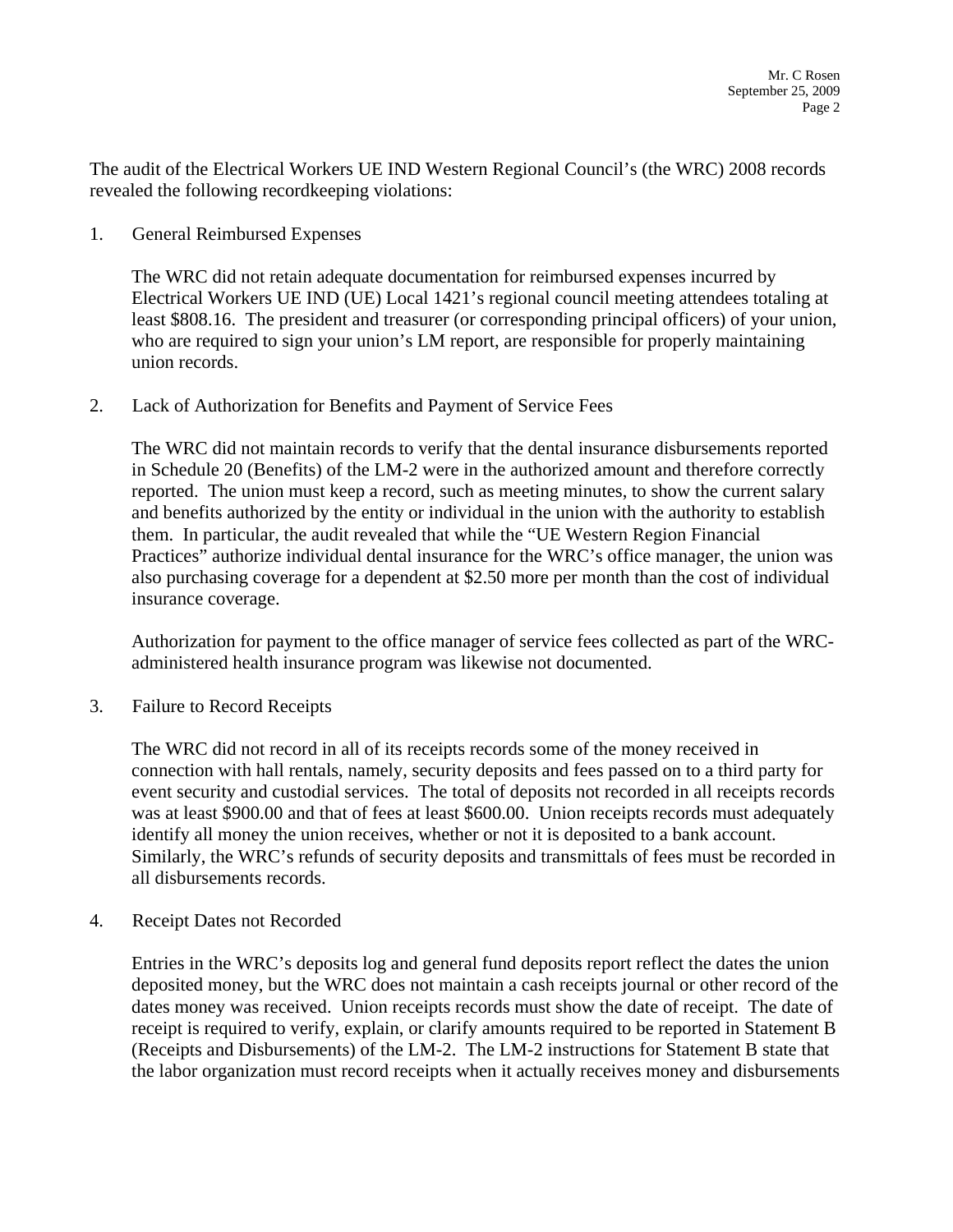when it actually pays out money. Failure to record the date money was received could result in the union reporting some receipts for a different year than when it actually received them.

5. Failure to Keep Receipts Records

The WRC did not have leases or other documentation of its rental agreements with UEaffiliated tenants that pay between \$225.00 and \$600.00 per month. The WRC also did not have rental agreements or other documentation of the use of its halls by parties not charged a rental fee. One document on which such information was recorded, a wall calendar with events noted by date, was not retained by the WRC after the year ended.

As a further example of receipts documentation not kept, the WRC deposited a total of \$108.62 in telephone reimbursements from three individuals in May 2007 but failed to retain documentation, such as the entire telephone bill rather than just the first page, of the amounts owed by the three individuals.

6. Accounts Receivable and Liabilities Not Recorded

The WRC did not record its accounts receivable and liabilities, particularly as related to rent owed and paid by office tenants. For example, because American Federation of State, County and Municipal Employees (AFSCME) Local 2858 owed back rent as the WRC's fiscal year progressed, reaching a maximum of \$3,839.00. Then, in the last month of the fiscal year, Local 2858 not only caught up but paid ahead by \$477.00. Tenants' underpayments and overpayments of rent should be recorded in union books as accounts receivable and liabilities.

The same recordkeeping requirements would also apply to premiums and service fees that health insurance program participants pay late and early.

Based on your assurance that the WRC will retain adequate documentation in the future, OLMS will take no further enforcement action at this time regarding the above violations.

## Reporting Violations

The audit disclosed a violation of LMRDA Section 201(b), which requires labor organizations to file annual financial reports accurately disclosing their financial condition and operations. The Labor Organization Annual Report (Form LM-2) filed by the WRC for fiscal year ending February 29, 2008, was deficient in the following areas:

1. Disbursements to Officers and Employees

The WRC did not report the names of some officers and the total amounts of payments to them or on their behalf in Schedule 11 (All Officers and Disbursements to Officers). The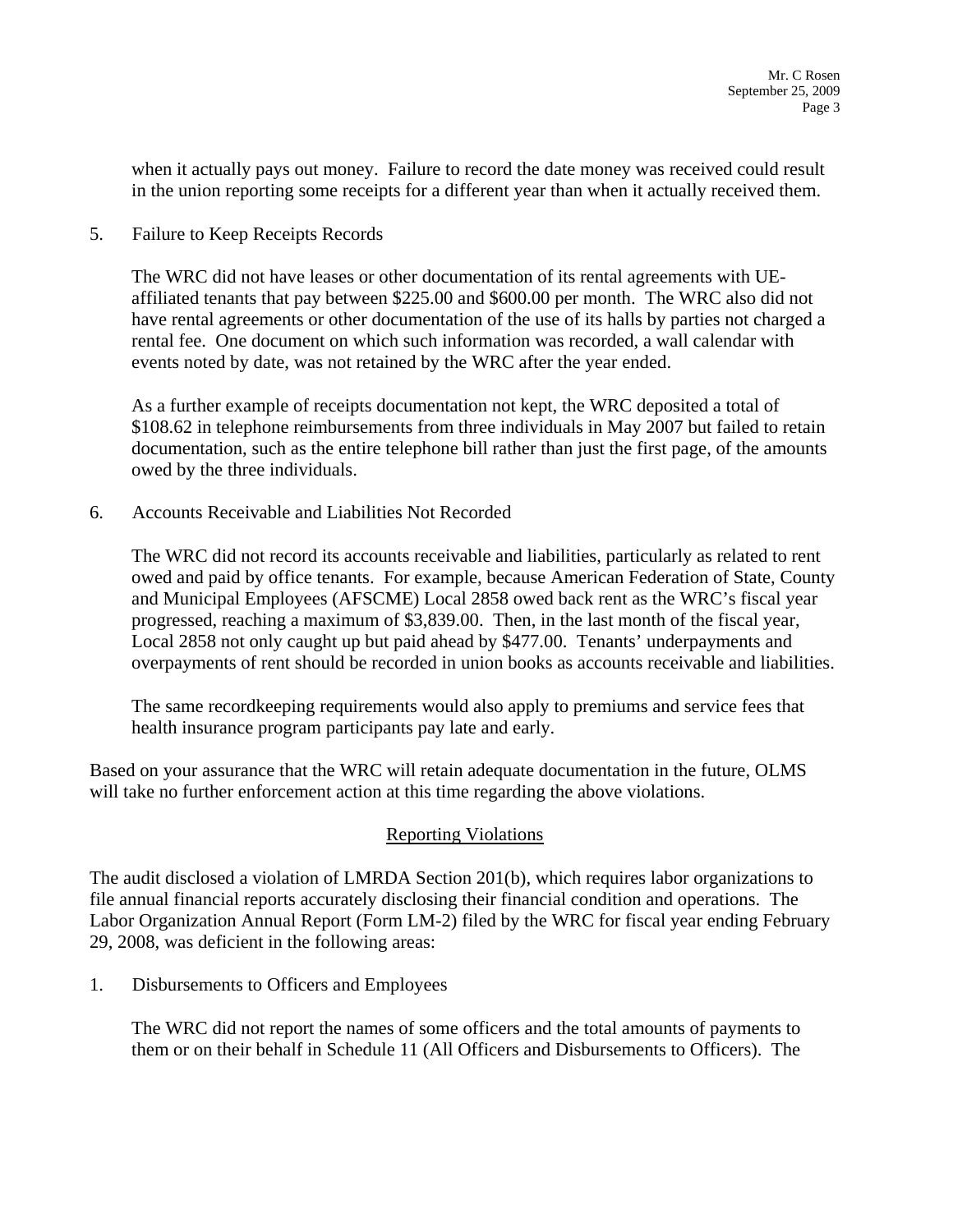union must report in Schedule 11 all persons who held office during the year, regardless of whether or not they received any payments from it.

The union must report in Column F of Schedules 11 and 12 (Disbursements for Official Business) direct disbursements to officers and employees for reimbursement of expenses they incurred while conducting union business. A "direct disbursement" to an officer is a payment made to an officer in the form of cash, property, goods, services, or other things of value. See the instructions for Schedule 11 for a discussion of certain direct disbursements to officers that do not have to be reported in Schedule 11.

In addition, the union must report in Column F of Schedules 11 and 12 indirect disbursements made to another party for business expenses union personnel incurred. An "indirect disbursement" to an officer is a payment to another party (including a credit card company) for cash, property, goods, services, or other things of value received by or on behalf of an officer. However, the union must report in Schedules 15 through 19 indirect disbursements for business expenses union personnel incurred for transportation by public carrier (such as an airline) and for temporary lodging expenses while traveling on union business. The union must report in Column G (Other Disbursements) of Schedules 11 and 12 any direct or indirect disbursements to union personnel for expenses not necessary for conducting union business.

As an example, if any part of the WRC's \$917.60 payment to UE Local 893 in October 2007 was for expenses incurred by WRC Vice President Rebecca Dawes, then that portion should have been reported at her name in Schedule 11.

2. Receipts and Disbursements of the Health Insurance Program

The WRC improperly reported premiums paid by individual participants of the health insurance program it administers by including them in Item 48 and Schedule 14 (Other Receipts). These premiums from individuals are most appropriately reported in Item 47 (From Members for Disbursement on Their Behalf). And, when the WRC forwards these same premiums to the insurance provider, the disbursements are most appropriately reported in Item 64 (On Behalf of Individual Members). Any such premiums received but not forwarded as of the end of the fiscal year should be reported in Item 33 and Schedule 10 (Other Liabilities).

3. Cash Receipts and Disbursements

It appears that certain of the cash receipts and disbursements figures making up Item 49 (Total Receipts) and Item 68 (Total Disbursements) are not the correct figures according to the union's books. Per the instructions for Statement B (Receipts and Disbursements), its purpose is to report the flow of cash in and out of the labor organization during the reporting period. To illustrate, the total receipts figure reported on the WRC's 2008 LM-2 included two types of transactions that should have been excluded since they were actually drawn on and deposited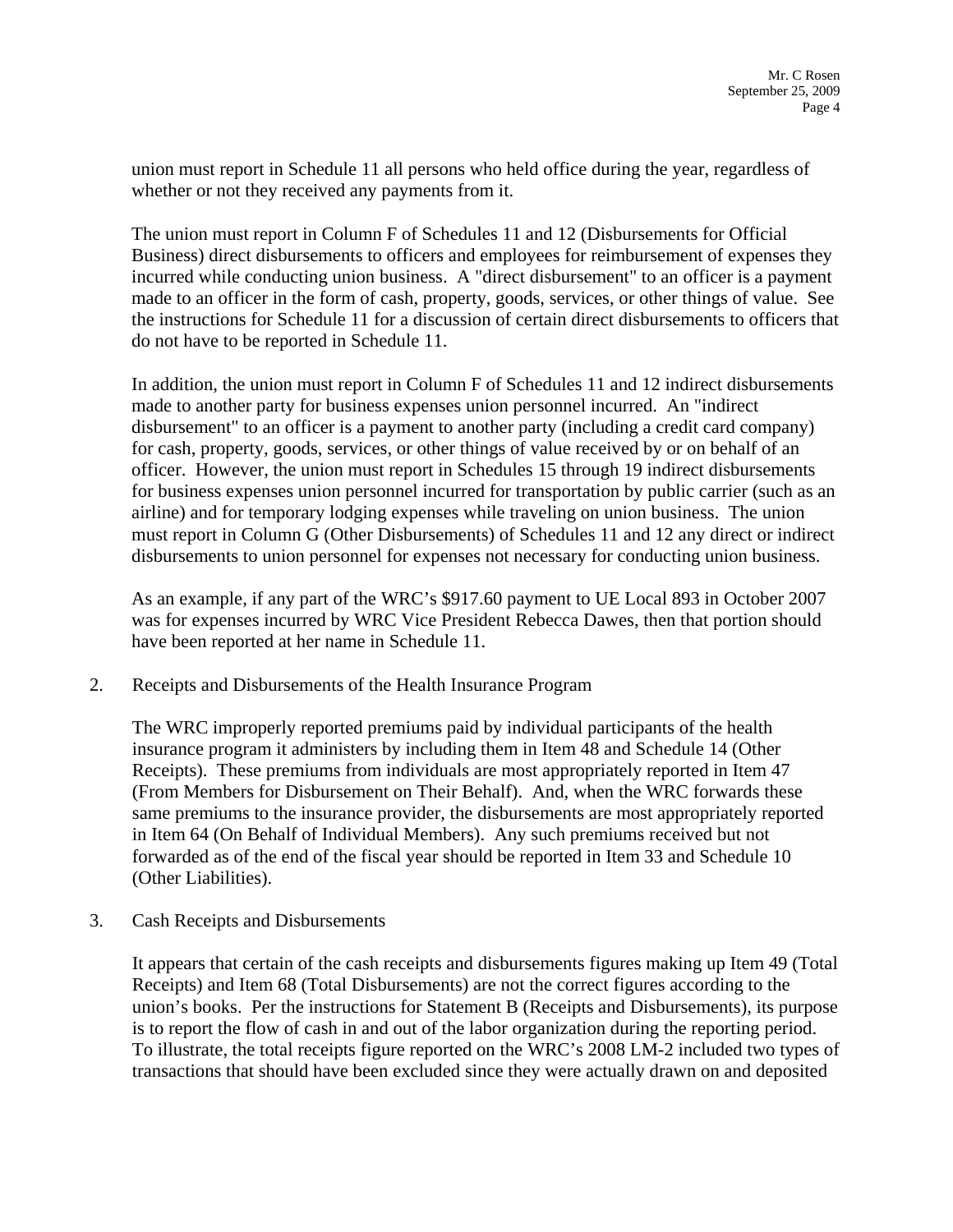to the same checking account: (1) \$3,000.00 for rent transferred from the general fund account to the building fund account and (2) \$2,700.00 for rent transferred from the pension fund account to the building fund account. And, the total receipts figure excluded two types of transactions that should have been included since they represented the actual flow of cash into the WRC: (1) \$2,590.00 in office fees paid by the UE and (2) \$3,045.00 in hall rental income from organizations.

4. Failure to Report Receipts

The WRC did not report certain receipts related to hall rentals. In particular, security deposits of at least \$900.00 and custodial fees of at least \$600.00, neither of which were deposited to the WRC's bank account before leaving the WRC's control, were not included in Statement B (Receipts and Disbursements).

5. Accounts Receivable and Other Liabilities

Item 23 (Accounts Receivable) and Schedule 1 (Accounts Receivable Aging Schedule) were incorrectly left blank. The rents from tenants that were past due at the beginning and end of the fiscal year, whether because the tenant made no payment or paid less than was owed, must be reported as accounts receivable. Similarly, rents that tenants pay before they are due must be reported in Item 33 and Schedule 10 (Other Liabilities). AFSCME Local 2858, for example, was behind in rent by \$908.00 as of March 1, 2007 and ahead by \$477.00 as of February 29, 2008.

The same reporting requirements would also apply to premiums and service fees that health insurance program participants pay late and early.

I am not requiring that the WRC file an amended LM report for 2008 to correct the deficient items, but the WRC has agreed to properly report the deficient items on all future reports it files with OLMS.

## Other Issues

1. Duplicate Receipts

The WRC receives money directly from individuals for many purposes, including use of the photocopy machine, delegate fees for regional council meetings, and rental fees and security deposits for use of the WRC's halls. In general, the office manager records these payments in the union's deposits log, but she and the others accepting money do not always issue receipts to the payers.

For example, the WRC recorded in its deposits log the March 2007 deposit of \$140.00 in individually-paid delegate fees. The WRC noted in the log that \$40.00 came from a UE Local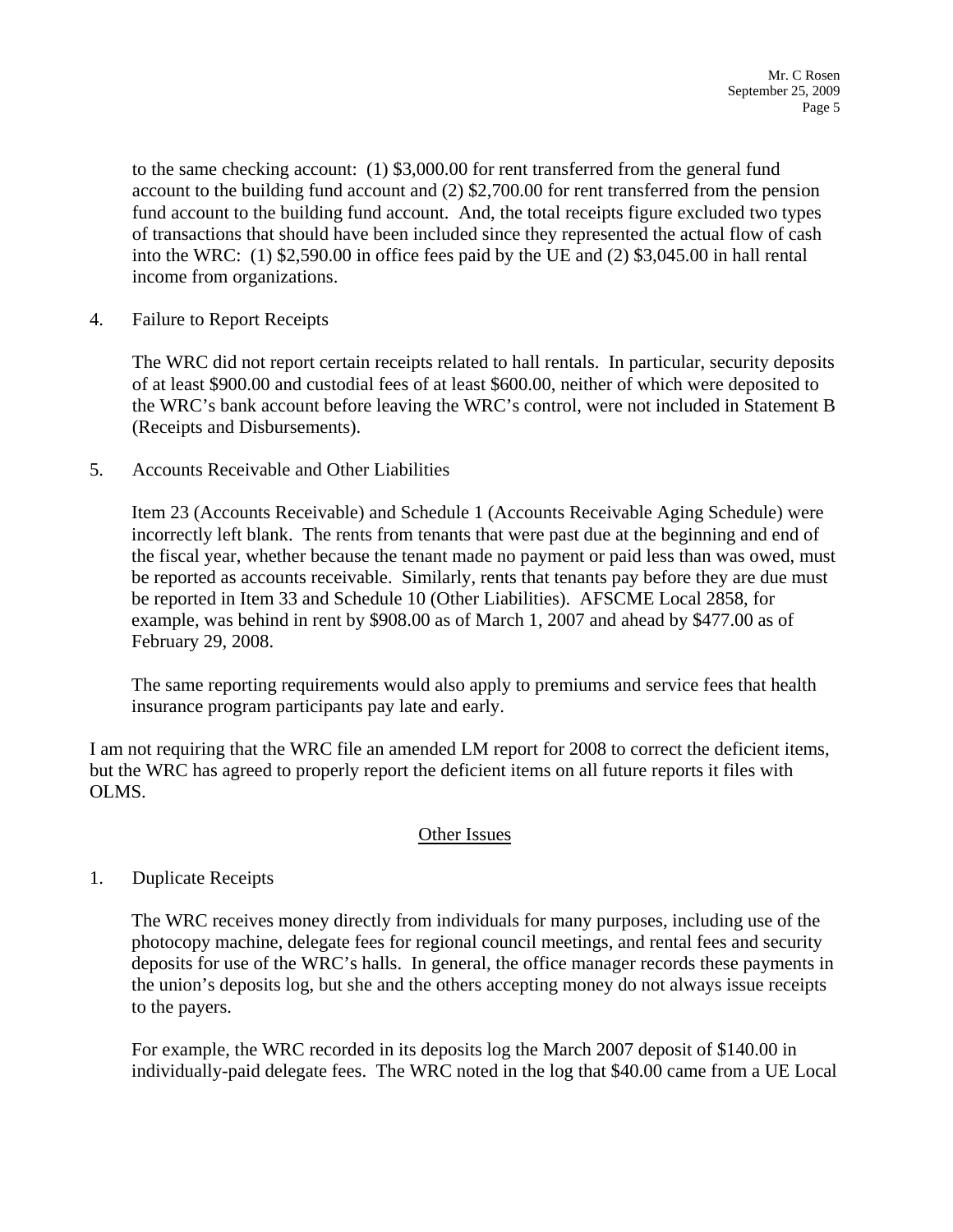886 member and \$20.00 from a UE Local 1004 member, but the WRC did not record the payments in the delegate fees receipts book. Conversely, the WRC issued receipts for a UE Local 1103 member's payment of \$40.00 and a UE Local 151 member's payment of \$20.00 but did not identify these locals' members in the deposits log as having contributed to the total individual delegate fees deposited. Only the final \$20.00, paid by a UE Local 1166 member, was recorded in both the deposits log and the receipts book.

OLMS recommends that the WRC use a duplicate receipt system where the union issues original pre-numbered receipts to all individuals who make payments directly to the union, whether by cash, check or money order, and retains copies of those receipts. A duplicate receipt system is an effective internal control because it ensures that a record is created of income that is not otherwise easily verifiable. For greatest benefit from such a system, OLMS recommends its consistent use. If more than one duplicate receipt book is in use, the union should maintain a log to identify each book, the series of receipt numbers in each book, and to whom each book is assigned.

2. Lack of Consistency among Receipts Records

The WRC's records of per capita tax payments from locals were inconsistent and/or inaccurate with respect to the number of checks received from locals paying for multiple months at the same time. One instance in which this occurred was with the \$479.80 UE Local 1021 paid for three months' per capita, which the WRC deposited in June 2007. According to the per capita tax forms sent by the local, payment was made by three separate checks. While one or more WRC records reflected payment by three checks, the deposit ticket indicated that the \$479.80 consisted of a single deposit item.

3. Practice Not Consistent with Bylaws

Article VII, Section 3 of the WRC's bylaws mandate deposit of receipts within five business days of receipt. The WRC, however, did not always comply with this provision during fiscal year 2008, especially in its handling of security deposits for hall rentals, which were either deposited more than five days after receipt or never deposited. In addition, records showed that the WRC deposited a \$70.00 rental fee eleven days after accepting it.

4. Double Reimbursement

The audit revealed that the WRC twice reimbursed UE Local 1004 \$300.00 for the same attendees' airfare to the September 2007 regional council meeting. OLMS recommends the union institute the use of procedures and documents that would prevent such oversights in the future, whether in reimbursements to UE locals or to other entities.